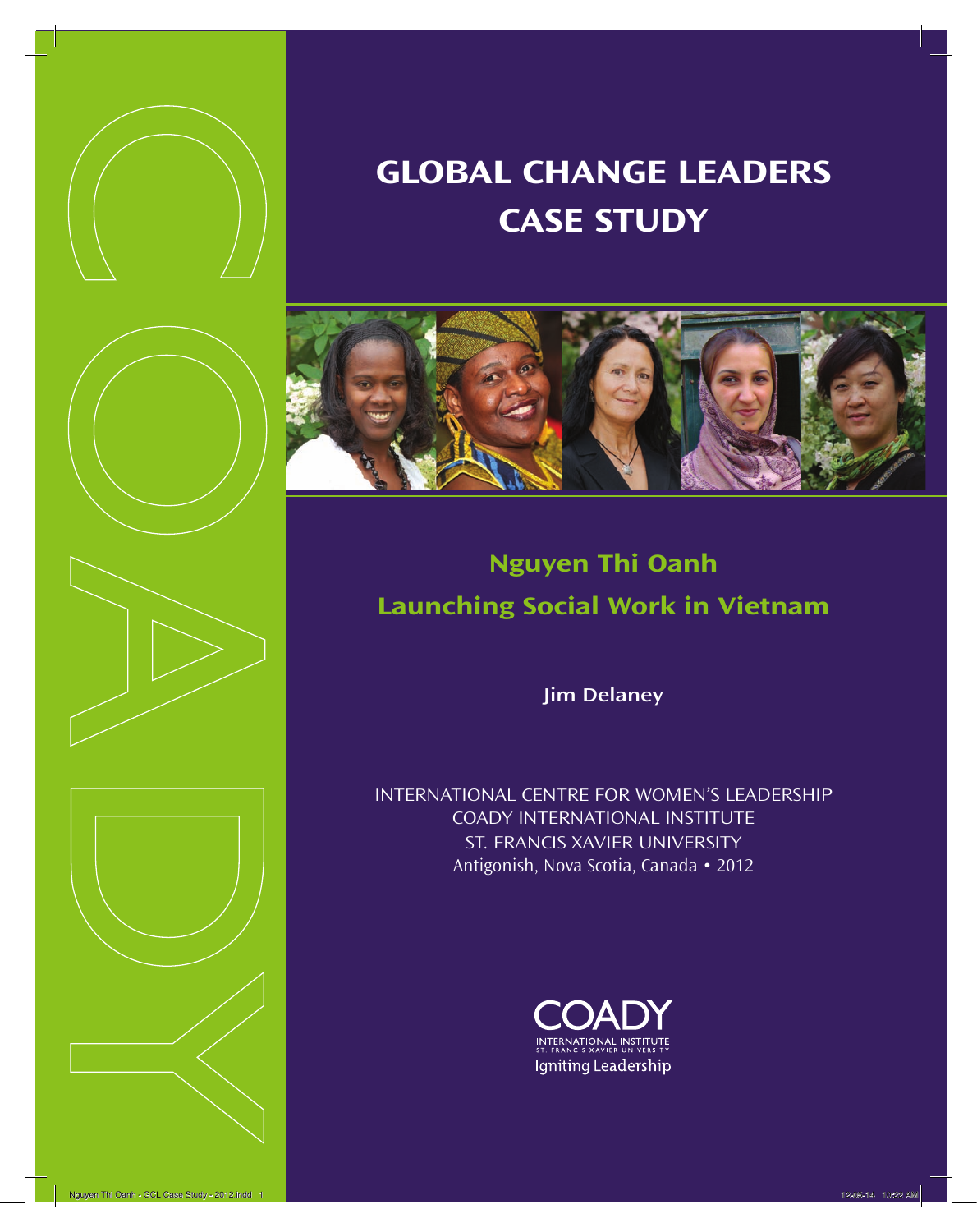#### **Igniting Leadership**

The Coady International Institute is a unique, world-class leader in community-based, citizendriven development education and research. In collaboration with global partners, the Coady Institute is committed to advancing community self-reliance, global security, social justice, and democratic participation. Through innovative and effective adult education approaches, research and pilot programs, the Coady Institute provides citizen leaders with the knowledge and practical tools needed to bring about the change they want for themselves. Today, thousands of Coady graduates and partners are working with people in 130 countries to build a fair, prosperous, and secure world.

The Coady Institute's International Centre for Women's Leadership is a global hub that inspires and equips women change leaders at the community, national, and international levels. The Centre's focus is on the worldwide development of women's leadership in social, economic and civic arenas, inclusive of grassroots and disadvantaged communities. The Centre achieves its objectives through leadership education and development, action-oriented research and dissemination, and partnership and network development. Our programs target women leaders, both emerging and established, working for public or private organizations, from developing or developed countries, in Canada and overseas. We work with partners to research, monitor and report on women's empowerment and leadership, and provide expert consulting to a range of agencies and institutions.

ISSN 1929-3453 (Print) ISSN 1929-3461 (Online) © Coady International Institute Creative Commons Attribution-NonCommercial-ShareAlike 2.5 Canada License http://creativecommons.org/licenses/by-nc-sa/2.5/ca/

All or parts of this publication may be copied and distributed for non-commercial purposes without requesting written permission, provided the author(s) and the Coady International Institute are explicitly acknowledged as the source of the material. Any work adapted from this material must also be made available to others under identical terms.

International Centre for Women's Leadership Phone: (902) 867-3676 The Coady International Institute Phone: 1-866-820-7835 (within Canada) St. Francis Xavier University Fax: (902) 867-3907 PO Box 5000 Web: www.coady.stfx.ca Antigonish, NS, Canada B2G 2W5 Email: womenlead@stfx.ca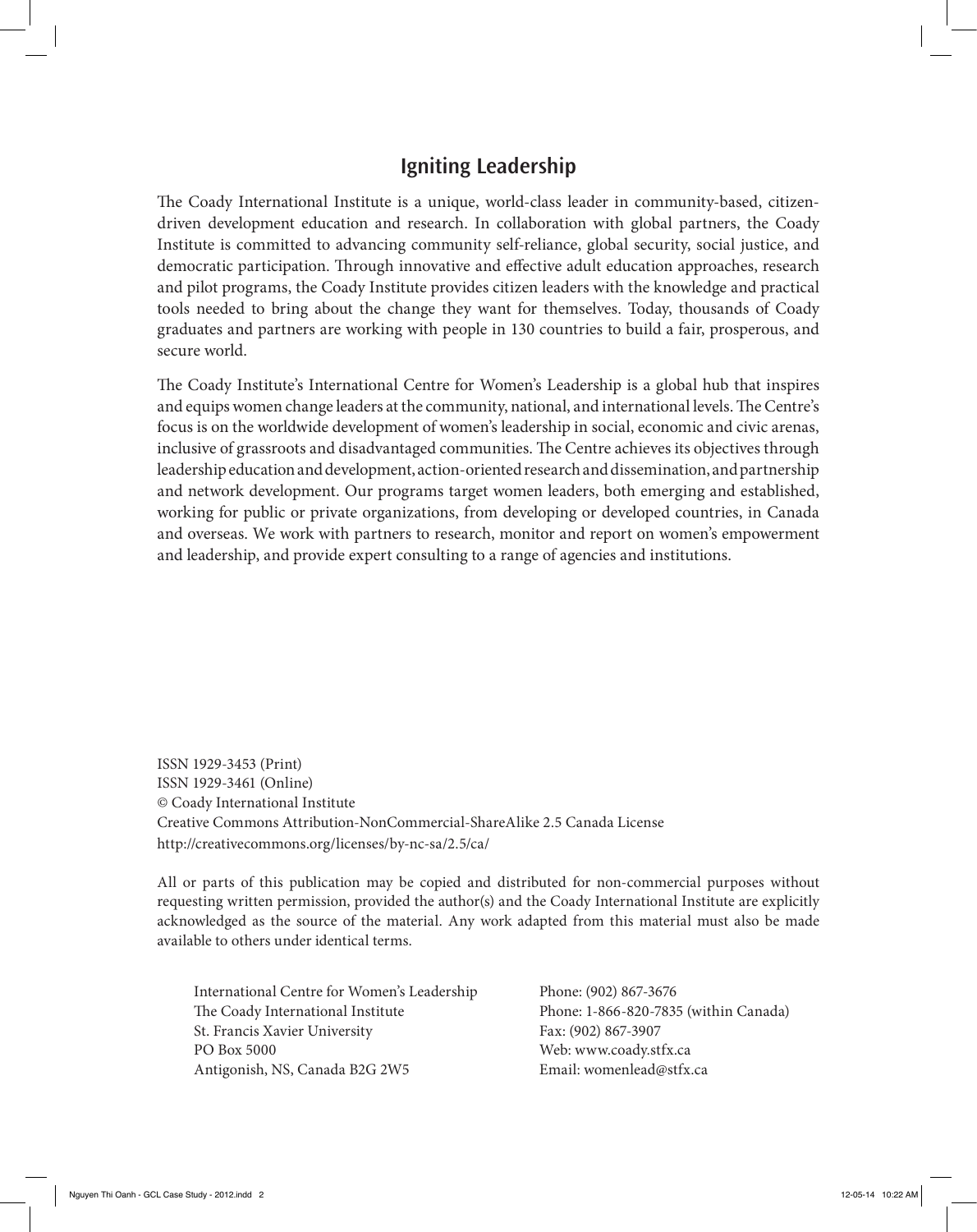## **Global ChanGe leaders Case study**

## **Nguyen Thi Oanh Launching Social Work in Vietnam**

**Jim Delaney**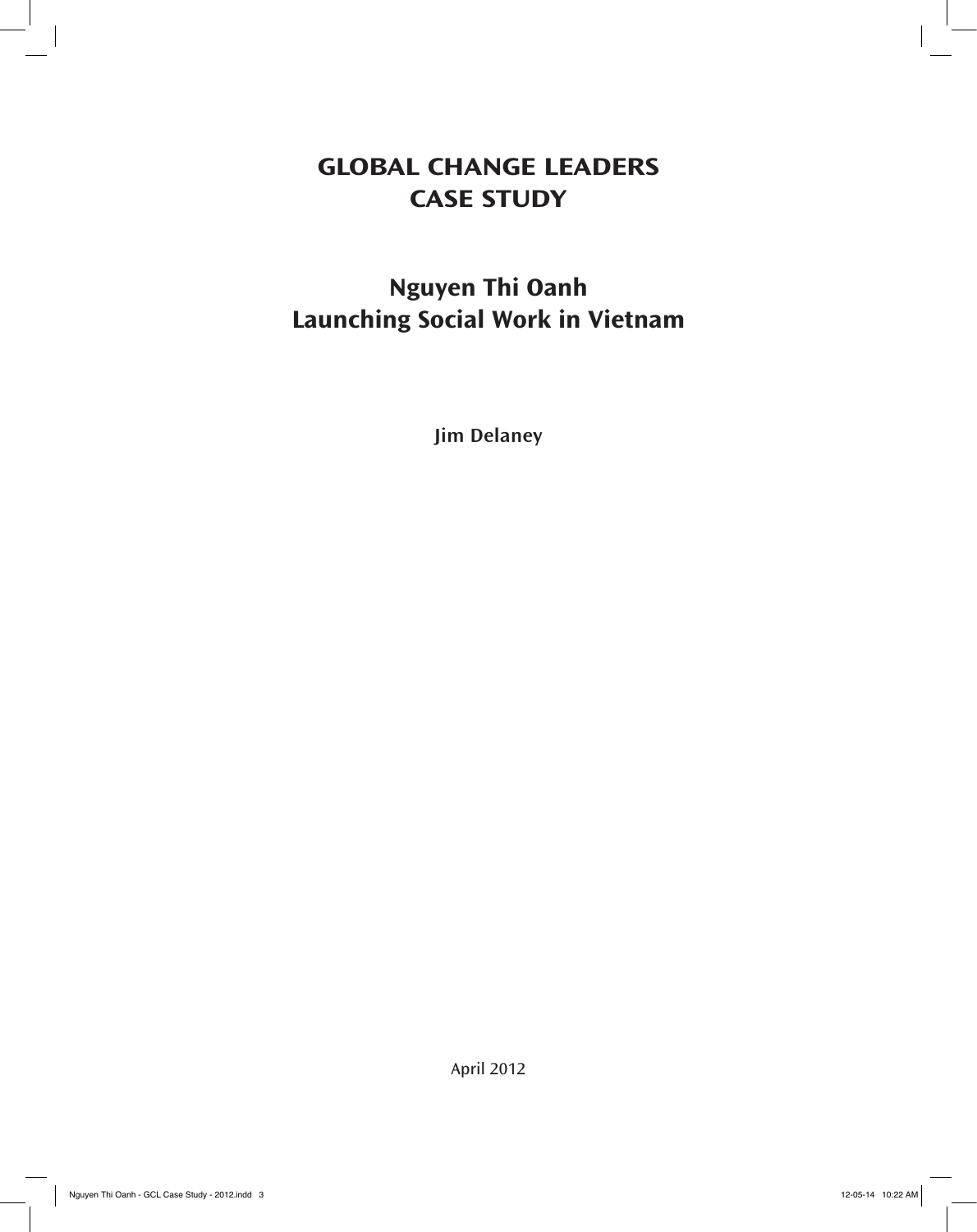## **Table of Contents**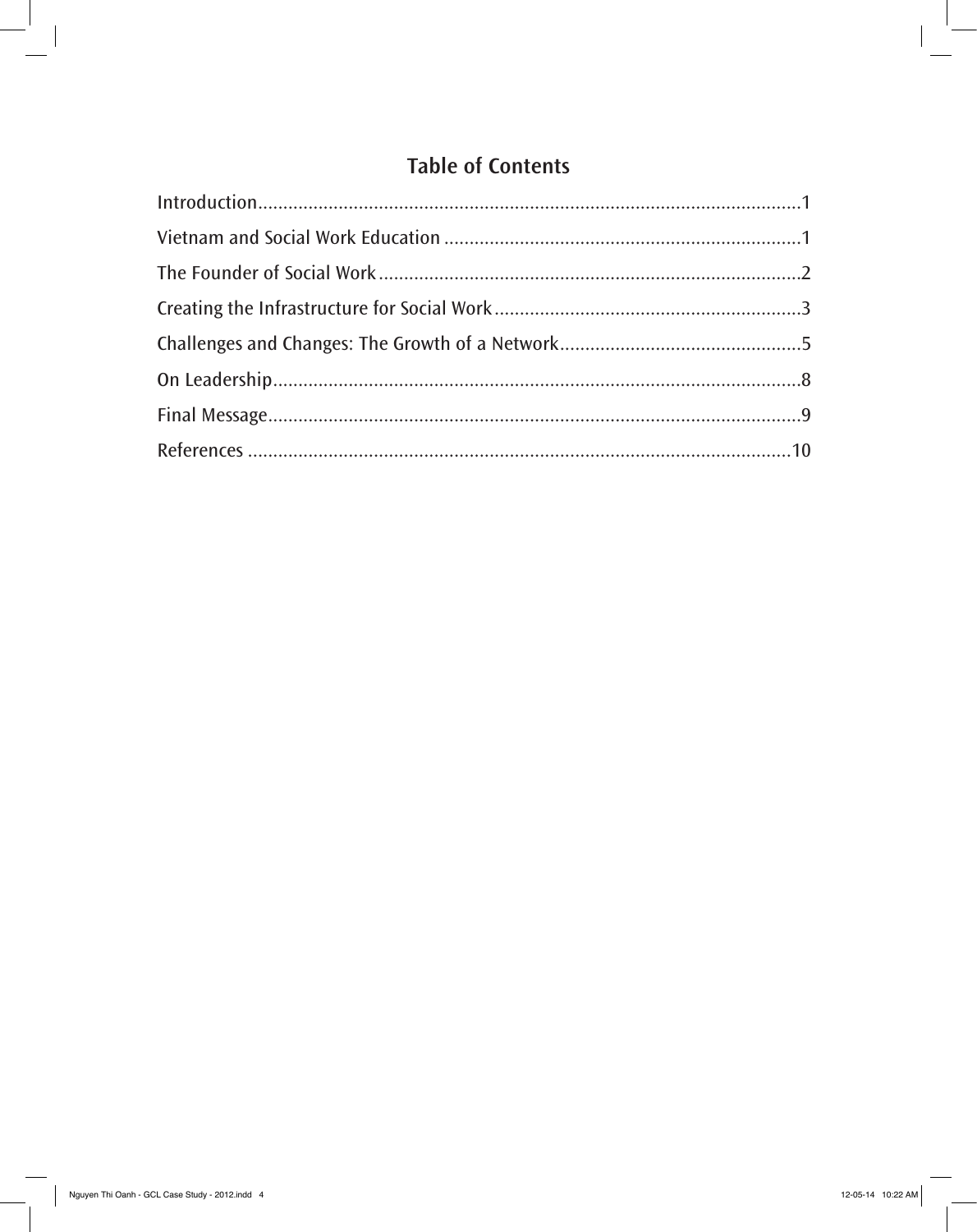### **Nguyen Thi Oanh Launching Social Work in Vietnam**

#### **Introduction**

Nguyen Thi Oanh is best known in Vietnam as the founder of contemporary social work. Persevering through a time of great disruption and sorrow, she was central to the reconstruction of social work education and practice in southern Vietnam. She was among the first to pilot a new approach to social work, one that was based on the professionalization of the practice of social work through rigorous research, an understanding of science, as well as being founded on the principles of community empowerment and ownership. Among her many accomplishments, Madam Oanh was one of the founders of the Ho Chi Minh City Open University Department of Women's Studies and Social Work. During her life, she established many small organizations and institutions that supported and continue to support social development in southern Vietnam. But perhaps most importantly, Oanh's work was pivotal in bringing together a community of social workers and community development advocates, and maintaining their coherence during times of change. Combined with her ongoing work with the academic sector, this helped to establish social work as a profession in the country.

#### **Vietnam and Social Work Education**

There are few countries in Asia or in the world that have seen such tumultuous shifts as Vietnam over the past decades. While the Vietnam of today is among the fastest growing countries in the world and presented as a model of development, its path to prosperity has been paved in sorrow. Years of war with the French, and later America, civil strife, and ideological battles have had a profound influence on the institutions that provide services to the country's poor. The Vietnam War (known locally as the War of Liberation) ended in 1975, finally unifying the country with a single government under the leadership of the Communist Party of Vietnam. This period, and the American trade embargo that followed in the 1980s, saw Vietnam increasingly isolated from much of the world, as it pursued a path of socialist collectivization and nationalist reconstruction.

The challenge of reconstruction from war and isolation was particularly acute in the social services. Madam Oanh herself wrote that, "professional social work became non-existent after the revolution." (1997, pg. 26). During the turmoil of the late 1970s, most educated social workers and teachers from the National School of Social Work fled the country. Those who remained often went underground, afraid that they would be associated with the foreign ideas and institutions (many of them associated with the Catholic Church) that had played a strong role in building social work in the south of the country. Furthermore, in the euphoria of national liberation, many dismissed the very idea of social work and social work education. Surely, in a socialist society, no one would need social work, and the inequalities it addressed would soon fade away.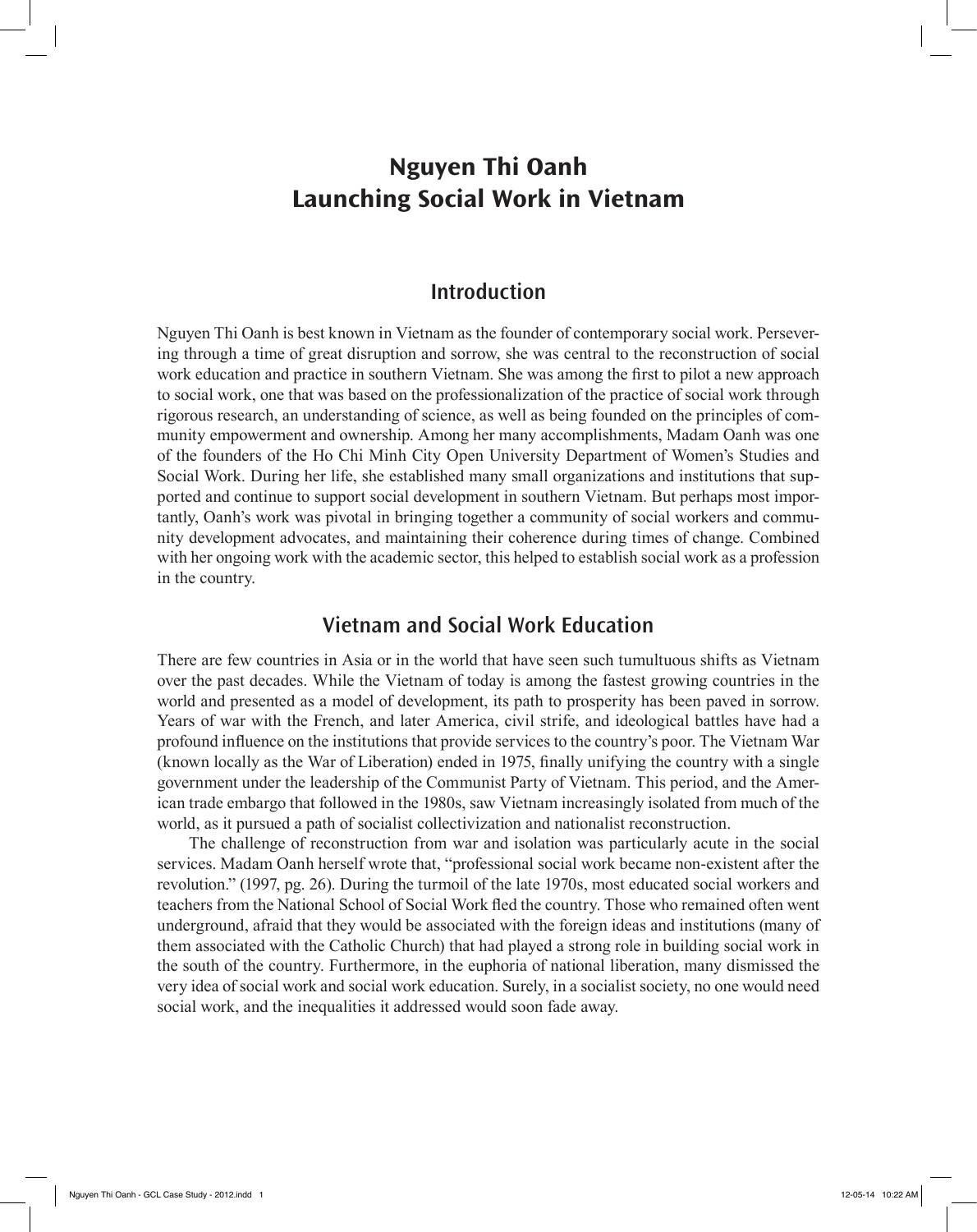Building a socialist society has taken a path different from what the revolutionary leaders first envisioned. The American trade embargo of the 1980s, combined with unsuccessful economic policies, created a country that by the late 1980s was unable to feed itself. In the early 1990s, the Doi moi (or renovation) policy relaxed controls on private economic exchange and gradually opened Vietnam to the world. Today, in Vietnam's "market economy with socialist orientations" the strong role of market principles is acknowledged by the leadership of the Communist Party. The resulting economic growth of eight percent per year for the past decade has been among the highest in the world. But even with all of these successes, economic growth in the country has increased, rather than decreased, the need for social work. As the economy of Vietnam has grown, so has inequality (World Bank, 2003), and the need for social work as a profession and a sphere of practice.

#### **The Founder of Social Work**

In and around Ho Chi Minh City, social development professionals speak of Oanh as a major influence in their lives, and point to the range of organizations that she founded – at the university, in civil society, and on the street – as central to the city's social fabric. While Oanh's key achievements are in social work education, they cannot be understood in isolation to her practice as researcher, consultant and advisor to government and NGOs. But she was, above all, a teacher. To understand her path, and the way that she walked that path, requires only that we understand that learning and education were central to her life's work.

Madam Nguyen Thi Oanh was born in 1931 to a well-to-do family in southern Vietnam. She was educated in French schools and gained a reputation as a highly intelligent, though somewhat precocious, young girl. She passed away in 2009, following a long and eventful life that took her around the world to study, and teach social work and community development.

After having won a scholarship to attend university in the United States in the 1950s, Oanh admitted that her path to study social work was, in some ways, an accident. In her unofficial autobiography, she wrote that she "left Vietnam determined to become a diplomat, but a special meeting changed the course of my life." She later describes meeting a well-known member of the Catholic Scholarship Committee in the U.S. upon arrival, who upon hearing of her plans, explained to her that, "Vietnamese people will need you in Vietnam, not outside of the country. Why don't you study sociology, a new science that could help Vietnam's development?"(Oanh, 1997, pg. 14).

Oanh did decide to use her skills to aid in Vietnam's development, returning to the country following the completion of her studies in sociology in 1954. Her first job was at a hospital for displaced youth; she later worked as a volunteer with Catholic groups, helping refugees from the North re-settle following partition. But even with the focus on practical community work, she continued to maintain a connection to the world of education. In 1968, she was involved in creating the National School of Social work in Saigon with the assistance of the UNDP. Her early experiences with the school, and the people whom she met there from Vietnam and abroad, would be formative for her work in reconstructing social work education following the war.

Oanh's path was marked with opportunities to study and live overseas: first in Geneva, where she worked for one year and took courses in psychology and group organization, and then at the University of the Philippines, where she completed her Master's degree in Social Work in 1972 (one of the first to graduate with a degree from the newly-established community development program). In her unpublished biography, Oanh speaks of her transformative time in the Philippines. She had recently left Europe and returned to Southeast Asia, and realized just how important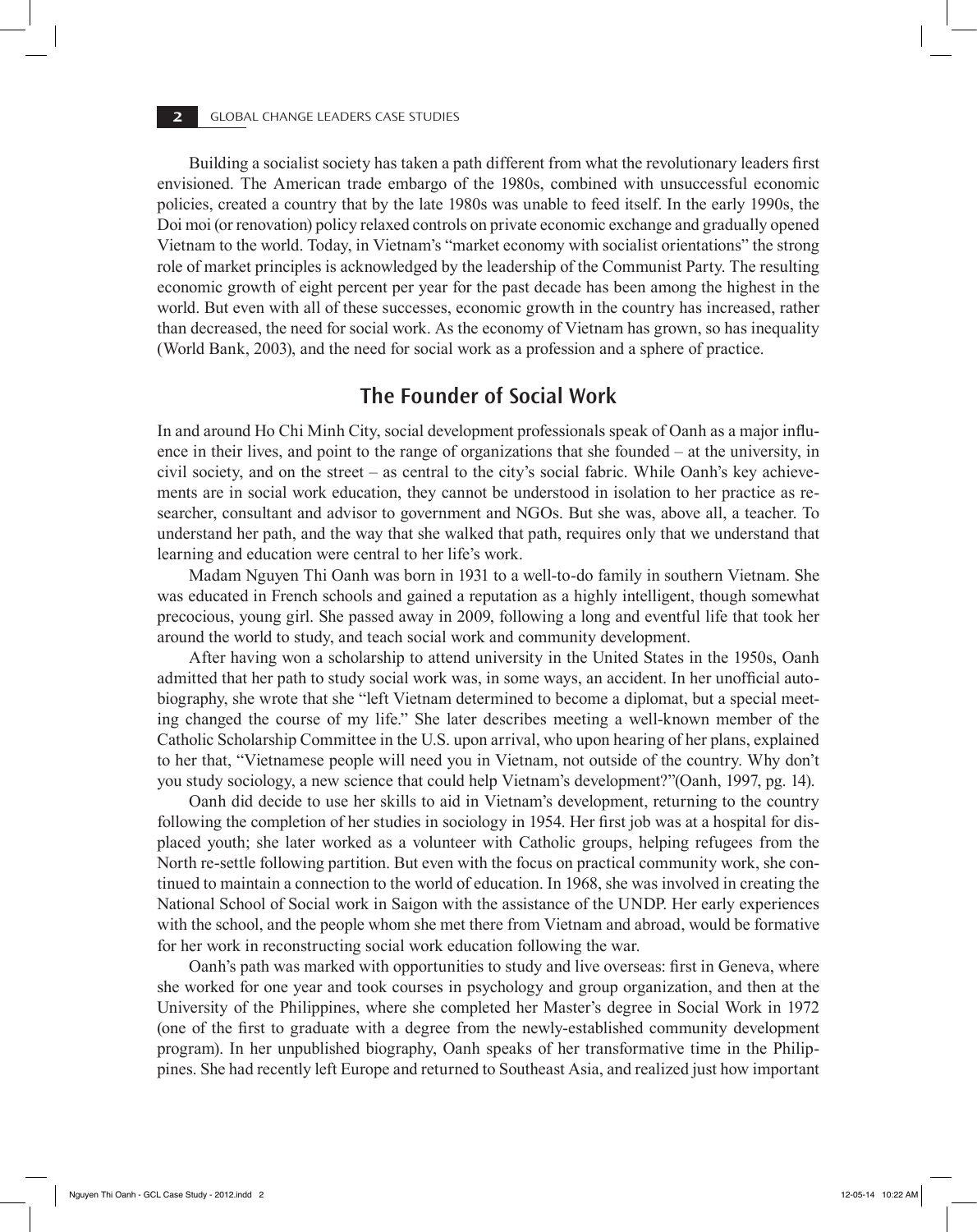it was to be home, or in this case, close to home. The smells and the textures of the Philippines resonated with her, as did the experiences of and problems faced by the country's poor. Furthermore, it was in the Philippines that she first became personally involved in activist and integrated approaches to community development. It was in many ways a discovery of new approaches to social development in an environment that was very familiar.

Privileged to be among the first Vietnamese to study social work at the graduate level, she was surprised to be told by many students and colleagues that what she was practicing with communities in Vietnam was not, in fact, social work. She became even more committed to overcoming academic debate and solving social problems, and upheld a lifelong commitment to bringing together different approaches rather than religiously holding on to one. For example, Oanh continued to balance a curiosity about international 'best practice' and spent much of her time learning about models of social work as practised elsewhere, including in North America and Europe and in other Asian countries. But this curiosity did not compromise her strong belief that outsiders could not and should not dictate what constituted social work in Vietnam. In the end, she struggled to find an approach that was premised on international practices but very much rooted in the realities and culture of her own nation.

Upon returning to Saigon from the Philippines in 1972, Oanh taught social work and the social sciences in a government school supported by the United Nations Development Programme (UNDP). This experience was difficult, as she was reminded of her distaste for officialdom, leading to her ultimate resignation to pursue other work. This experience foreshadowed future dealings with government. Oanh worked with government programs and networks of governance her entire life, as a teacher and as a consultant. She believed strongly in the role of the state and was critical of those who refused to support the new revolutionary government in the South for simple political or ideological reasons.

However, these engagements with government were always limited by her tendency to shy away from work environments that were highly bureaucratic. In fact, some of her past students and colleagues cite this as one of her great weaknesses as a leader; she was unable to work within large structures and, in so doing, failed to carve out a significant position for herself within a hierarchy. It is true that Oanh never became the rector of a major university, nor a senior official of a public or private body. But this, as will be shown below, was itself one of her major strengths as a leader, for she inspired and motivated people more through horizontal relationships based on affinity and trust than through hierarchical leadership structures.

#### **Creating the Infrastructure for Social Work**

The social work community that Oanh worked to create is national in scope, including government officials, university and college educators and staff of non-governmental and local organizations. But it was within her own home in Ho Chi Minh City that she had the most affinity and, in the end, the most influence. The network of social workers in Ho Chi Minh City is dispersed across numerous organizational homes, but several of Oanh's initiatives helped to bring them together. When sketching out the major communities and institutions that she founded, it is worth noting three in particular, each of which touched on different, yet overlapping, groups of individuals.

Oanh's most prominent and lasting contribution to Vietnamese society was the establishment, together with Thai Thi Ngoc Du, of the Department of Women's Studies and Sociology (later to become Social Work) at Ho Chi Minh City Open University in 1990. The year before, Oanh found-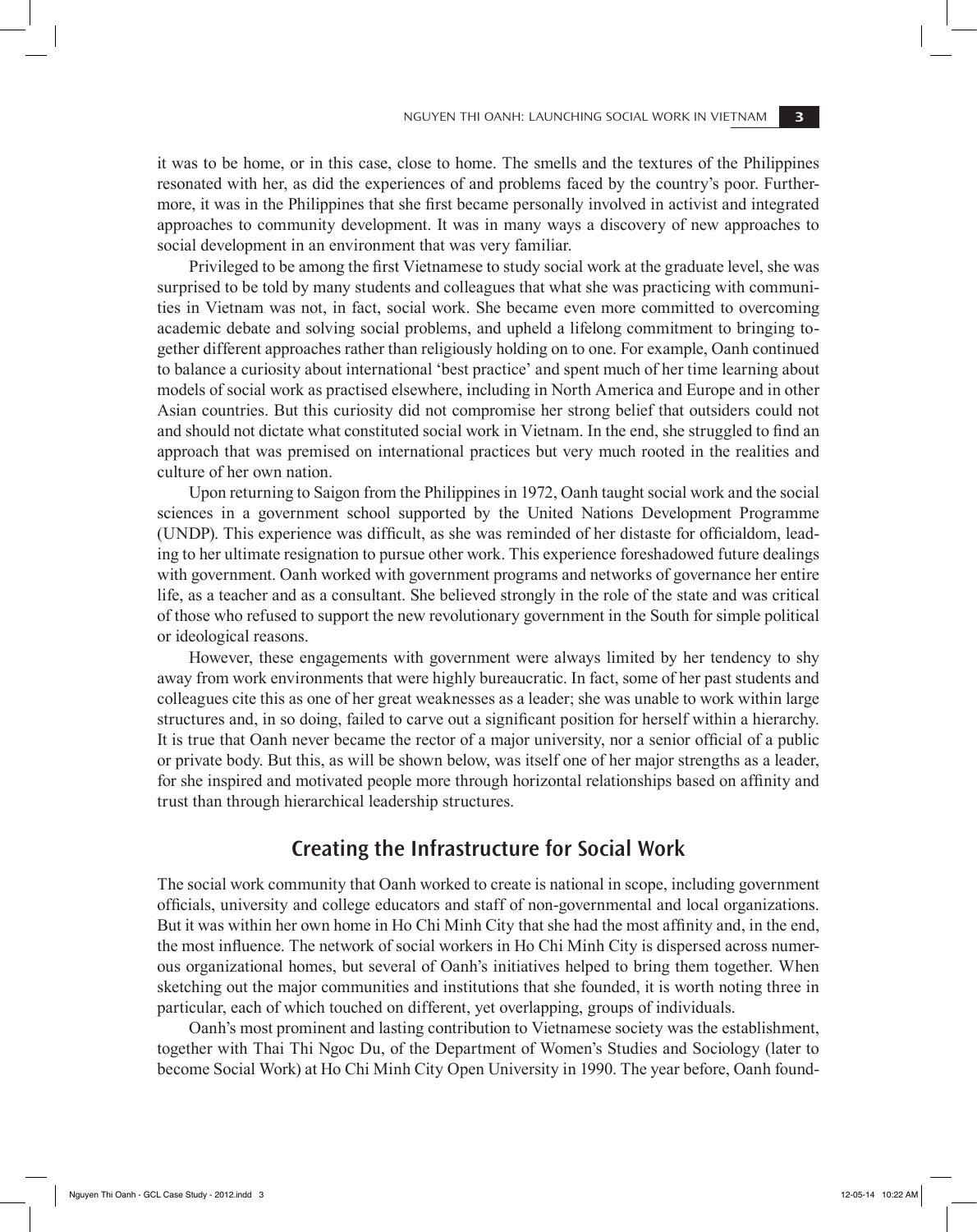ed the Social Development and Research Centre (SDRC), one of the first non-governmental social development research and practice organizations in post-war Vietnam. The SDRC has worked closely with international donors, non-governmental organizations and governments to further the cause of community development in southern Vietnam. Finally, she was involved in establishing numerous small institutions such as Mai Handicrafts, a social enterprise launched in 1992 to address issues of unemployment among Khmer youth, and the "Get Together Club" a group founded late in Oanh's life to encourage increased discussion of important social issues in, and outside of, the social work profession. The Get Together Club (with only dozens of members) was perhaps the least recognized of her achievements, but one that many deem among her most important, for it offered a vehicle for the informal networking that was core to her approach. It was also the inspiration for a newly established "Mother and Child Club" that was formed to bring opportunities to a larger group of women interested in sharing experiences and learning social challenges and solutions.

| <b>Key Milestones</b> |                   |                                                                                                                                    |  |
|-----------------------|-------------------|------------------------------------------------------------------------------------------------------------------------------------|--|
| 1974                  |                   | - Opening of the Centre for Social Development.                                                                                    |  |
|                       |                   | 1975–1980 – Turned to research, writing and reflection during a period of unemploy-<br>ment following the liberation of the South. |  |
| 1980                  |                   | - Attempted to open an Institute of Social Research without success.                                                               |  |
| 1988                  | $-$               | Began to propose to develop a school of social work in Ho Chi Minh City,<br>but this was not approved.                             |  |
| 1989                  | $\qquad \qquad -$ | Founding of the Social Development and Research Centre (SDRC).                                                                     |  |
| 1990                  | $\qquad \qquad -$ | Opened the Ho Chi Minh City Open University Department of Women's<br>Studies and Sociology (with Thai Thi Ngoc Du) in 1990.        |  |

As an educator, one of Oanh's most lasting achievements was the establishment of Vietnam's first post-war academic department of social work. At the time the Department of Women's Studies and Social Work was founded, the Ho Chi Minh City Open University was semi-private, and combined public education with a more flexible private model of delivery. As an 'open' university, it had the mandate to admit a wider range of students than the overburdened public universities, and to admit students on criteria other than simply the rigorous, government-managed entrance exams. In fact, the first courses offered by the department were part-time, and specifically tailored to meet the needs of young social workers that wanted to reflect on their practice and earn a qualification while working. Many social development professionals currently working in Ho Chi Minh City, for the government, for NGOs and for United Nations agencies such as United Nations International Children's Emergency Fund (UNICEF), speak fondly of those first classes in social work taken after working hours, and with a fascinating collection of young students drawn from different sectors and organizations. The new department certainly filled a niche in the city, which was at the time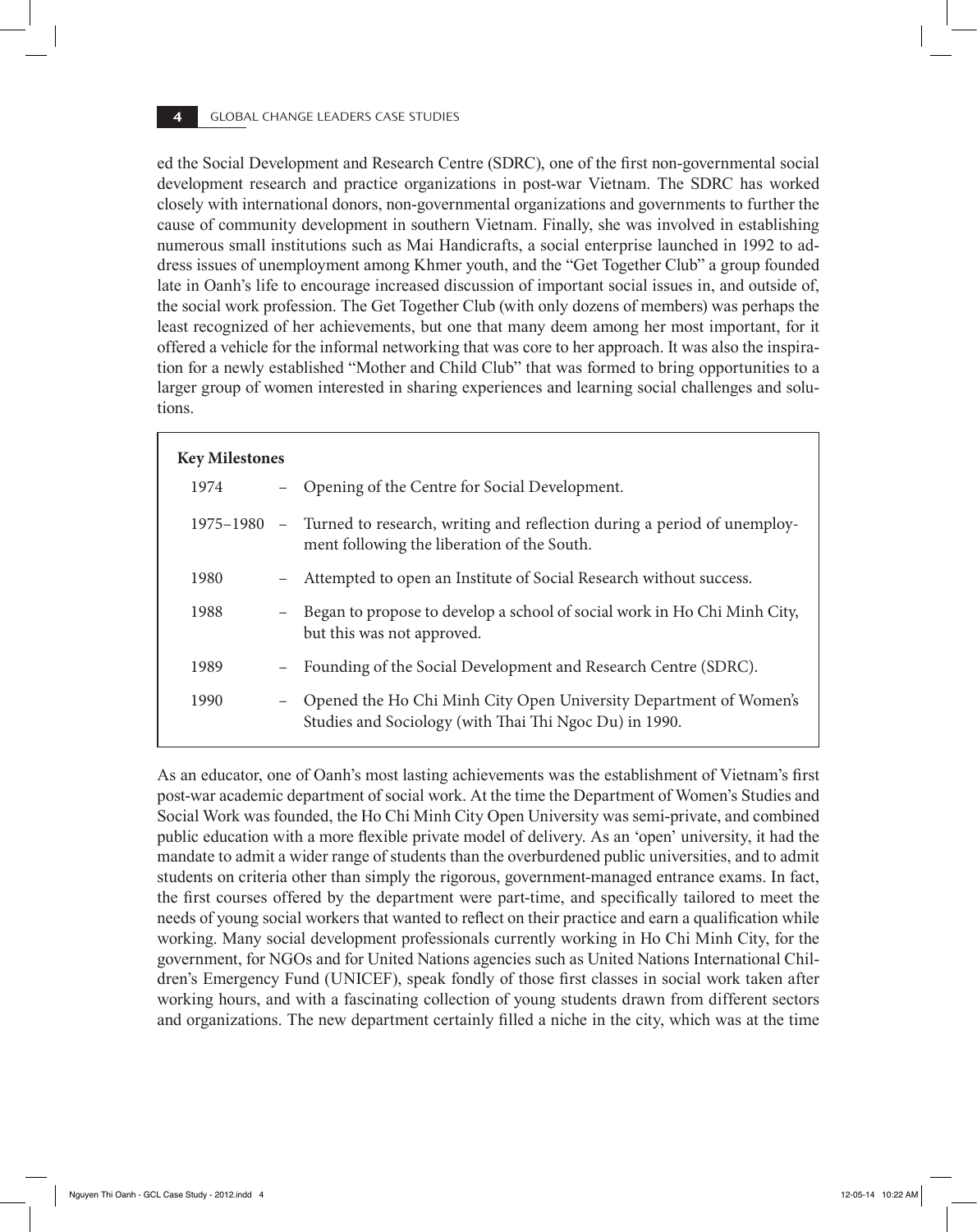experiencing astounding growth and new forms of poverty and exclusion associated with growing inequality and rampant rural-urban migration (Delaney, 2001).

During these initial years, the department also encountered a number of other challenges. Oanh was convinced that social work students and educators should be involved in practice through research and consulting. But the academic system of the early 1990s was based on a strict separation of research and teaching, whereby social science research was conducted in government research institutes (Oanh herself served as a member of the Southern Institute of Social Science for a period), while teaching was conducted in universities, with few lecturers involved in any form of research or practice. There was no official curriculum nor recognition of social work as a field of study, so Oanh chose instead to open a Department of Women's Studies and Sociology. While the title of the department was sociology, the focus of the teaching was very much on social work. Courses were often taught with one title and different content, ensuring that, while the lecturers followed regulations, the students were able to learn contemporary ideas that spoke to social work practice. The practice of forging small changes outside of official legal paths, known as 'fencebreaking' in Vietnamese, was in many ways the only option for Oanh and her colleagues. The fact that she began to teach social work without official approval, but in ways informally accepted by all, allowed her to pilot ideas and approaches that would be crucial to the later establishment of a formal, nation-wide curriculum.

One of the hallmarks of Oanh's approach was diversity. Rather than develop a large, monolithic organization (admittedly close to impossible in Vietnam for a private individual), she focused her attention on many small organizations. By networking with them, she brought together various individuals and groups, rather than large organizations, for a common cause. The approach to networking and networks was also evident in her commitment to the individuals with whom she worked. Her dogged attempts to help former students study overseas led her to work as one of the first advisors to the Ford Foundation's International Fellows Program in the 1990s. This allowed her to advance one of the main projects of her life: to provide learning opportunities for young people in the fields of social work and development. Her own transformative experiences abroad gave her the motivation to promote similar opportunities for future leaders. Indeed, many of her friends and colleagues point to this as her greatest achievement. One of her students counts as many as 50 people who studied social work or social development overseas on her recommendation, or through her introduction.

#### **Challenges and Changes: The Growth of a Network**

First and foremost, Oanh believed in the power of communities to solve their own problems with limited assistance from outsiders. This was the main difference between the social work she advocated and the approach that was practiced during these early years of unification. In the 1980s, with SDRC, she pioneered work in small-scale, participatory development projects, pursuing social development as a bottom-up process. In Ho Chi Minh City, while social development was supposed to involve communities, the practice was unquestionably top-down. Her work preceded, and envisioned, a revolution that was to occur in Vietnam a decade later, through the pursuit of 'grassroots democracy' and other forms of participatory planning. This commitment to the ability of people to work together to solve their own problems also stressed a rigorous approach to research and practice that was informed by social science and international research on social work. This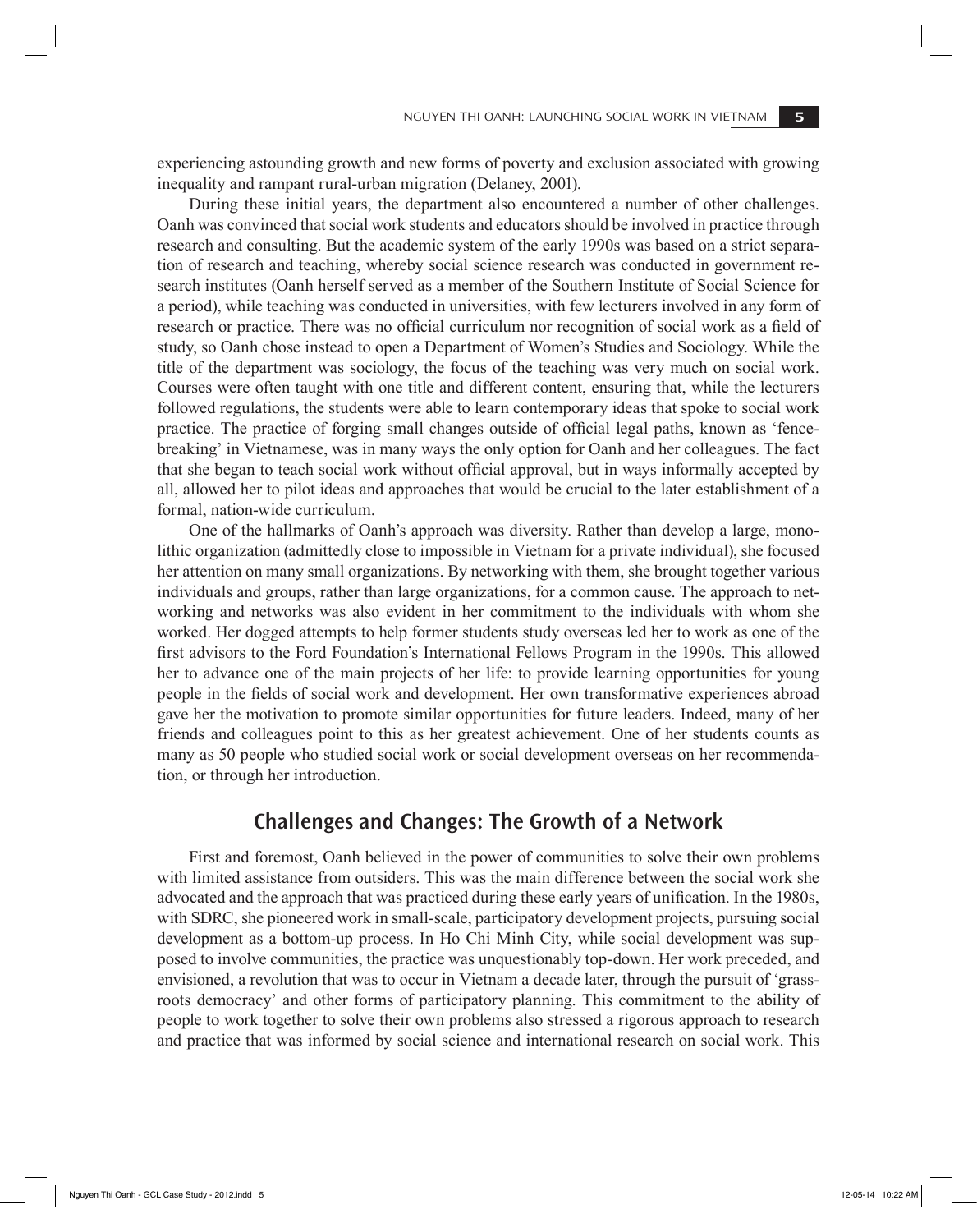departed from what she and many of her collaborators saw as a dominant approach that valued charity in its own right without adequate foresight and reflection.

Oanh's many different projects were seemingly disconnected, but they were part of a whole. As she moved from one project to the next, she would take with her collections of past students, friends and other fellow travelers who shared her mission. She herself saw this movement as a group of individuals who came together from time to time to serve a common purpose. Writing about her first experiences bringing together this assemblage of social workers following Liberation in 1975, she explained that:

…we were around 30 social workers trying to reflect and involve ourselves with the people in their struggle for peace and liberation. After liberation each of us tried our best to integrate ourselves in new activities while continuing our reflection [and] work. (Oanh 1997, pg 53)

Later, when the country began to open up and new opportunities were available to become involved in social work, Oanh explained that the core of those working together to define social work as a profession came from those same "30 progressive social workers" (Oanh 1997, p. 53). That the same community of individuals was able to persevere was not only a testament to Oanh (she was, after all, a member of this community, not its leader), but also to the strength of their own bonds and commitment. This flexibility and commitment, based more on personal relationships than organizational structure, was very much a part of how Oanh exhibited leadership in all of her endeavours.

A significant challenge for Oanh was reconciling her own view of leadership and social change – that individuals and communities are at the centre of their own development – with her work in an intensely hierarchical society. Her own attempts to work within the government following reunification were not fruitful: she explained that she was "not made to be a civil servant" (Oanh 1997, pg. 46). Even if the role of civil servant was not for her, she valued the potential of government to transform society. She took many steps to reconcile her differences with those in positions of power. In 1992, she joined the 50-person Committee for Women and Families in Ho Chi Minh City, and retained close relationships with many people there to her death. Members of the committee speak of how Oanh had introduced them to progressive social work. It is telling that she was, and remains, respected, and indeed loved, by many government officials, even if her relationships with government institutions were strained.

As early as 1980, Oanh was invited to Hanoi to meet with members of the Ministry of Labour, Invalids and Social Affairs to discuss social work training and practice before the war. She was careful to choose her words and concepts discreetly. Presenting herself as a psychologist and sociologist was much more appropriate than as a community development professional or social worker, and she knew that 'dispassionate' science, not advocacy, was more likely to win the hearts and minds of others.

Oanh's most lasting policy accomplishment was in influencing the development of the national social work education system, though her fingerprints can be seen all over social policy. In 2002, a national committee was formed to prepare a social work curriculum. She joined the committee and became a driving member for the integration of the lessons from her early experiments in Ho Chi Minh City. Oanh also represented many of those in the South who had been connected to earlier attempts to develop social work education. Those involved in the process relate how Oanh drew, not only on her contemporary knowledge, but also upon her rich experience with the Na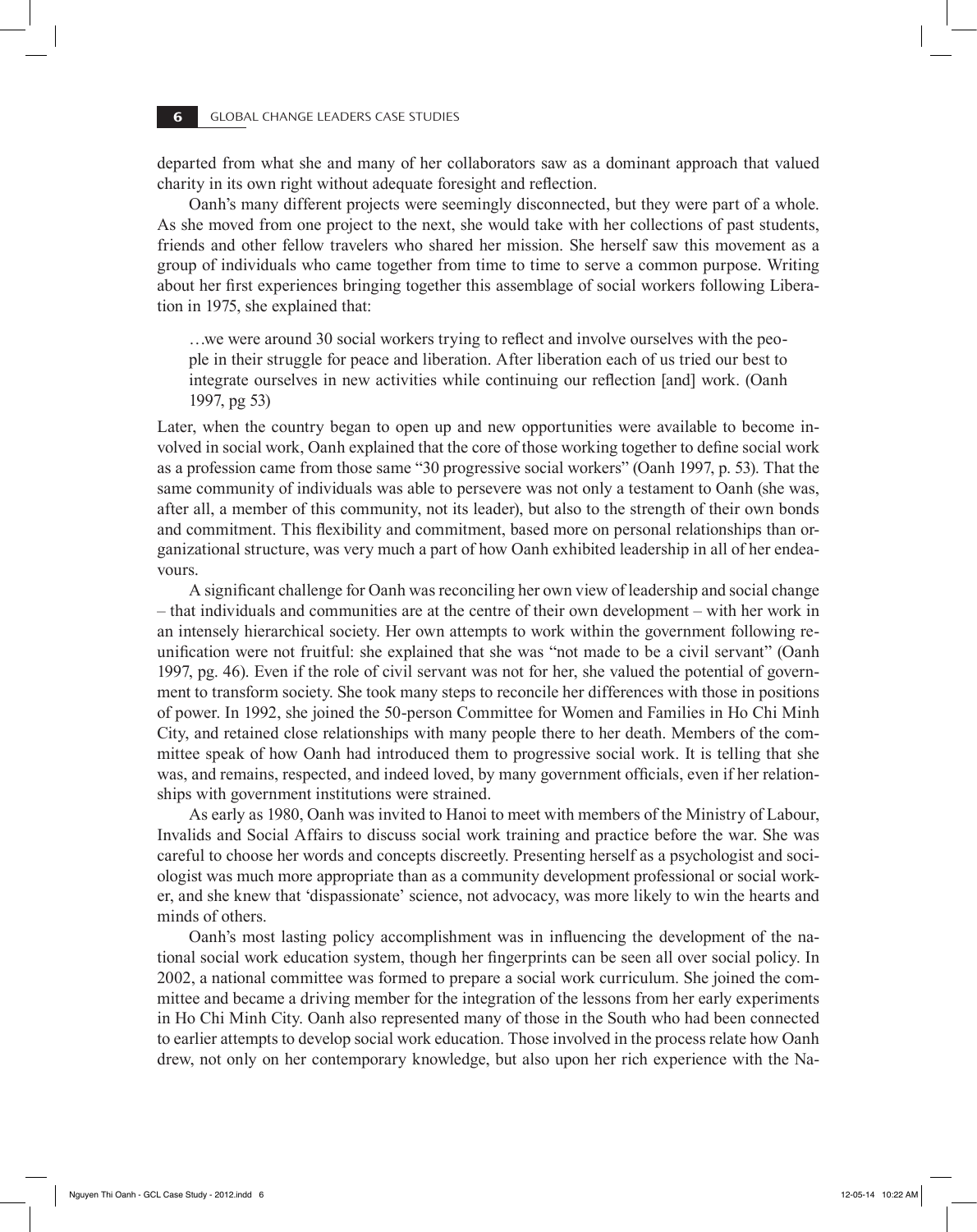tional School of Social Work in Saigon. In 2004, a framework for Social Work Education was released by the Ministry of Education and Training (MOET), formalizing lessons and curricula similar to those that Oanh and her colleagues had been teaching at the Open University for more than a decade. There are now 35 universities across Vietnam that teach social work, and the subject has become institutionalized through a national accreditation system.

The rapid growth of the system has brought its own challenges. Few teachers in the field have the dual focus on academic learning and professional practice that Oanh pursued and valued. She was a harsh critic of the system that she helped to create. Writing in the Youth (TuoiTre) newspaper in 2008, she argued that, "the system is very bad and lacks any competent teachers. Instead of social workers, we have psychologists and medical doctors teaching, who understand neither the theory of social work nor the practice." Even in her own department at the Open University, Oanh's vision of a professional, educated and experienced social work faculty is only now being realized. She was fortunate to see its beginnings, but had to hand off the fulfillment of that dream to others.

Oanh's hope was to see the creation of a formal community or network of social workers. For much of her life, she worked informally, and through various networks, to make this happen. Today, there is a national association of social work based in Hanoi, with a membership spanning the country. The association, established in cooperation with the Ministry of Labour, Invalids and Social Affairs (MOLISA), is the official representative group of social workers in Vietnam. The existence of this group, while a testament to her own work, has made it more, not less, difficult for the autonomous organization of social workers to argue for the necessity of independent networks or unions of social workers. Social workers in Ho Chi Minh City, for example, would have to be established as a sub-group. For social workers interested in specific aspects of the practice, gaining formal recognition can also be difficult. So while Oanh's past students and colleagues have established an informal network of social workers in southern Vietnam, their dream of a formal association remains elusive.

Outcomes of Oanh's work have affected her own practice of and beliefs in how social work and social work education should operate. First, the expansion of social work education has left universities without the professional social work teachers that she believed were so important to the sector. And, second, the development of a national association of social workers became centrally managed and, consequently, did not fully reflect the diversity of social work practice and practitioners.

Oanh continues to inspire those who have taken up her mantle. The social workers she trained in Ho Chi Minh City have flourished in their informal association, meeting regularly, and developing connections with international organizations such as the Coady International Institute where they learn about the use of Asset-Based Community Development (ABCD) in social work. Like their mentor, they do not see themselves as working against an increasingly formal national system, but rather within and alongside it. Their principles of networking, learning and personal growth indeed speak very much to the impact of Oanh's leadership.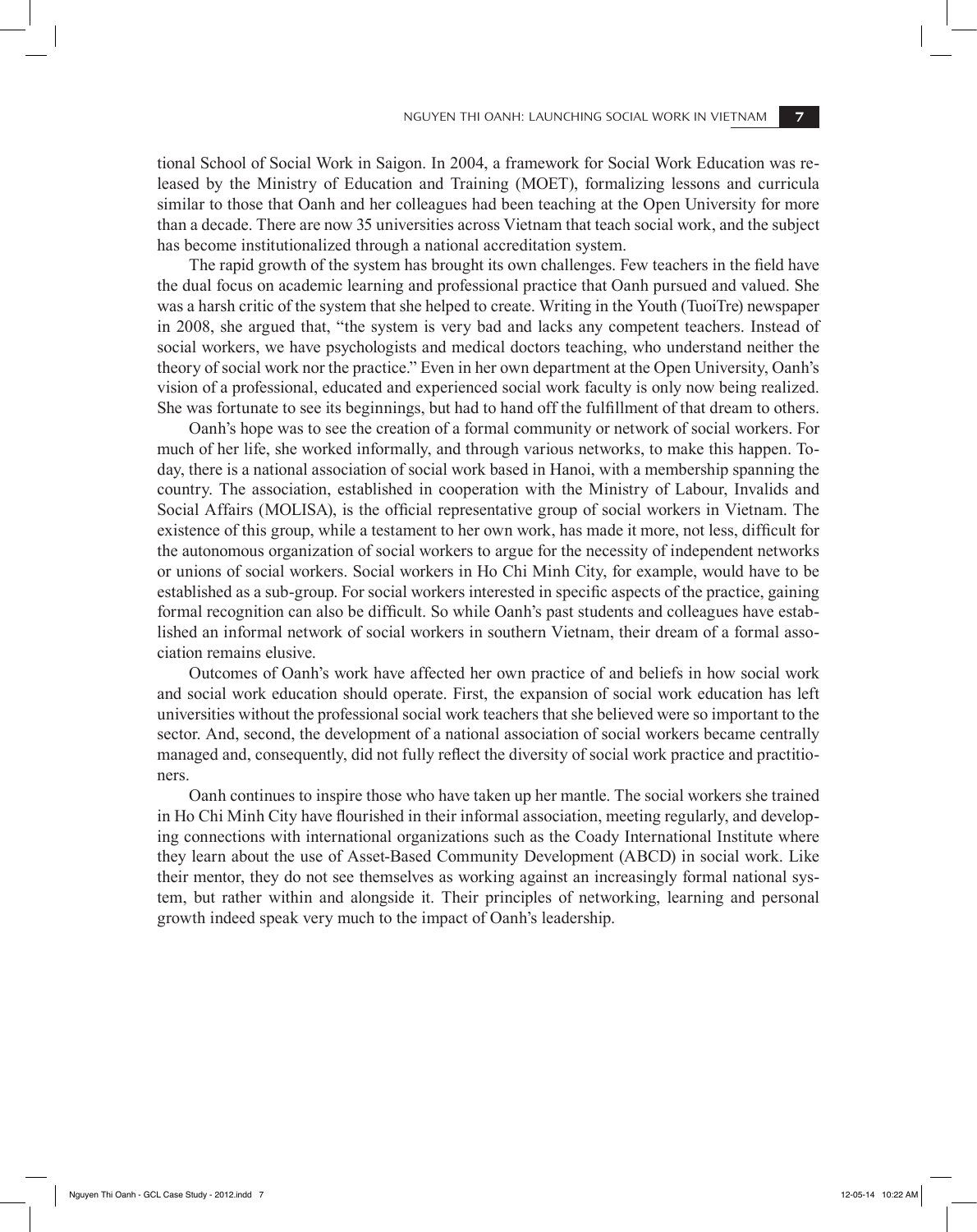#### **On Leadership**

One of her students and collaborators reflects on Oanh's leadership style. He states that Oanh, in all of her work, was strategic, making decisions based both on information and opportunity. She never wavered from her dream to reform social work education and practice, and that is what she succeeded in doing. In her practice of leadership, Oanh brought people together with opportunities to learn from, and with, each other. No individual can accomplish change in isolation, her student explained when considering Oanh's perspective on change: "it was only through building a network of social workers that her dream could be realized."

The focus on groups and networks, as with many of Oanh's beliefs, came as much from theory as practice. She often remarked that, during her time studying in Geneva, two of the most interesting courses were on the topics of organizational development and working in groups. These were central to her future work as a teacher, and she wrote a number of texts on the subject herself. However, it was her own work in establishing groups, from formal institutions to informal collections of like-minded individuals chatting in a "Get Together Club" that marked Oanh's own personal style of leadership. Indeed, her membership in the community of Ho Chi Minh City, in which she was involved throughout her life, gave her ideas such strength and resonance. She could very easily have remained outside the country following her American education, as did so many of her contemporaries. Oanh could also have attempted to climb the bureaucratic ladder through work with a government ministry or mass organization. But she remained a product of her roots in southern Vietnam, and refused to remove herself from the community that made her what she was. In the words of one of her collaborators, she was somebody who "walked the walk." This was as evident in her approach to leadership as it was in her teaching. For Oanh, community development was the most viable social work practice, and it was the natural extension of this practice to focus on developing a network of social professionals.

Oanh seldom strayed from her identity as an educator. Many of her former students, themselves now leaders of the Ho Chi Minh City social work community, tell of how she exacted high standards in her teaching, but taught by modelling these high standards herself. First, her approach was demanding and critical. She asked students to think through their own solutions to problems rather than draw upon preconceived responses, both in the classroom and outside it. She could have a fierce temper, particularly in government meetings, and it earned her enemies, but it also ensured that her views were heard, even when they were unpopular. This commitment to her beliefs may have kept her from entering a formal position in government or taking on a leadership position in a large organization.

At the same time, Oanh was unpretentious. In the words on one young social work researcher who has taken Oanh as a role model, she was able to "influence in a very common way" with "no glamour, no flashy degrees." Perhaps because of this closeness, people referred to Oanh by a Vietnamese term that means 'auntie', rather by another form of address that connotes a distant, respected 'grandmama'. As such, Oanh's authority stemmed not so much from her formal education, experience and age, but rather from relationships she established. While her leadership was based on teacher-student relationships, it was also explicitly horizontal rather than hierarchical. The warmth felt towards her, conveyed by students and colleagues, remains palpable, though it is difficult to explain to those who did not experience it first-hand. In fact, what is perhaps most telling about Oanh's achievements is that, though universally acknowledged, they were hard to pin down.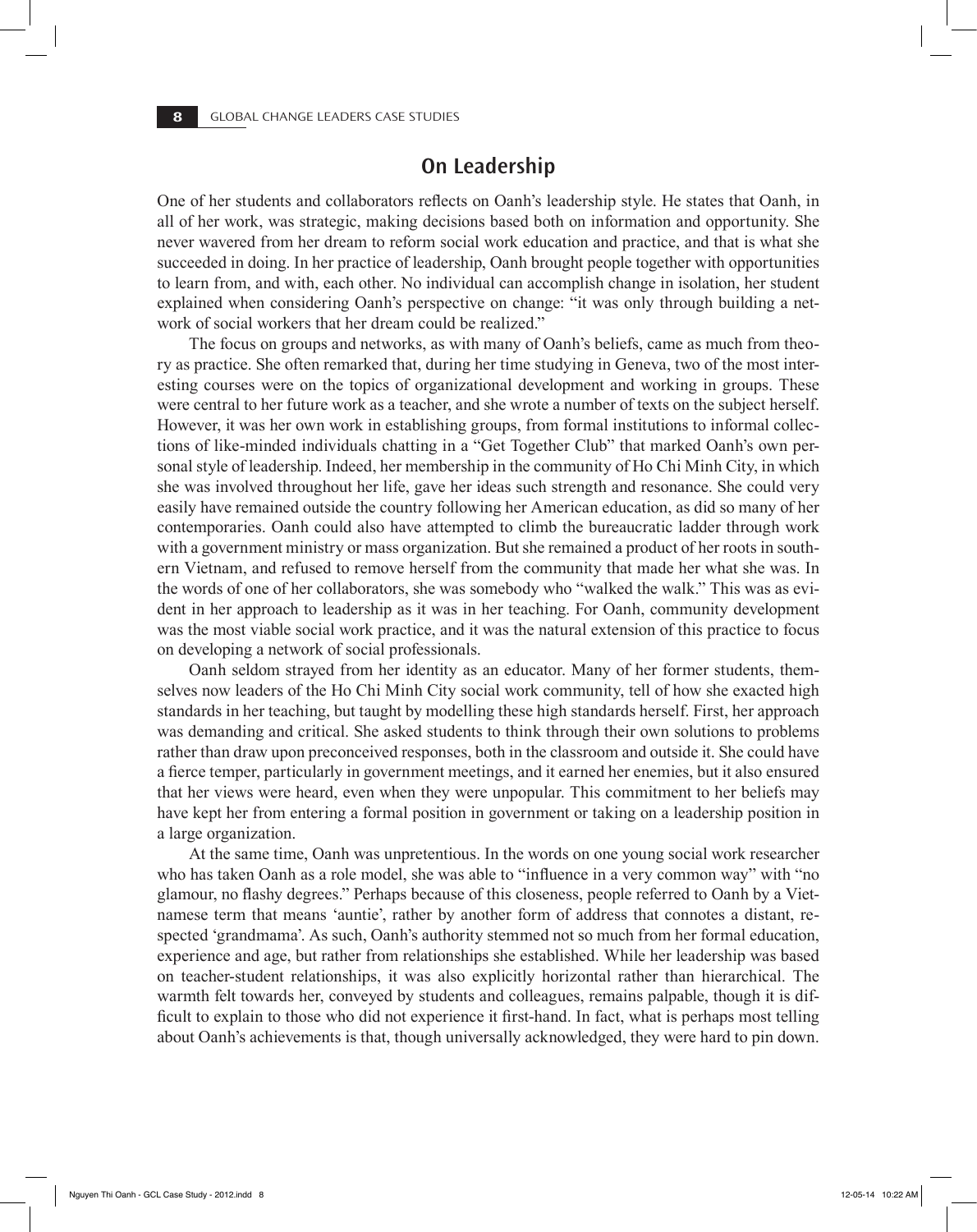Second, Oanh's style of teaching practice was often based on modelling. Her younger colleagues tell of "following Oanh around," as she asked them to come with her to training sessions, meetings and other events to observe, and later to contribute to. But one of her students clarified that even though all had their opportunities to follow Oanh, "you were never allowed to simply copy. She would force you to think for yourself and find your own solutions to ways to work." After weeks and months of doing so "you would soon find yourself leading a meeting or workshop… you would be taking control."

It was a form of leadership that one colleague called "democratic leadership": the ability to bring out the best in others and focus on actualizing their strengths. This is not to say that Oanh was a pushover. As noted above, she was a fierce critic of those in power, just as she was critical of her friends and students when she felt that they were not living up to expectations. Her capacity for critical reflection made her many friends, but it was also unnerving to many, especially those in power.

#### **Final Message**

Nguyen Thi Oanh's impact on the social work community in Vietnam was, and continues to be, profound. She brought together a network of social workers and maintained their ties through times of rapid change. She believed strongly that no matter what Vietnam's ideological path, there was a need for an educated and experienced cadre of social workers and institutions to support them. In 2003, at the annual meeting for social science in Ho Chi Minh City she described the major lessons of her own life as "patience, dealing with suffering, and self-control." These were the qualities that allowed her to persevere through challenging times.

Oanh's goals may be only partially realized today, but they are well on their way to fulfillment. Given what we know about her as a person, we can imagine that she would be the first to understand how many of the challenges were outside of her control, and how her country and community follow a path that she could only influence in small ways. Near the end of her life, Oanh wrote in her memoirs (1997) that "The difficult things that I cannot answer are the following questions: Who am I? Where will I go? What will tomorrow bring?" These questions marked her ability to reflect on her work, and to think beyond herself, spawning her ethical leadership approach. While she could not answer her own questions, Oanh brought together many others in a common cause to influence a future that remains a work in progress.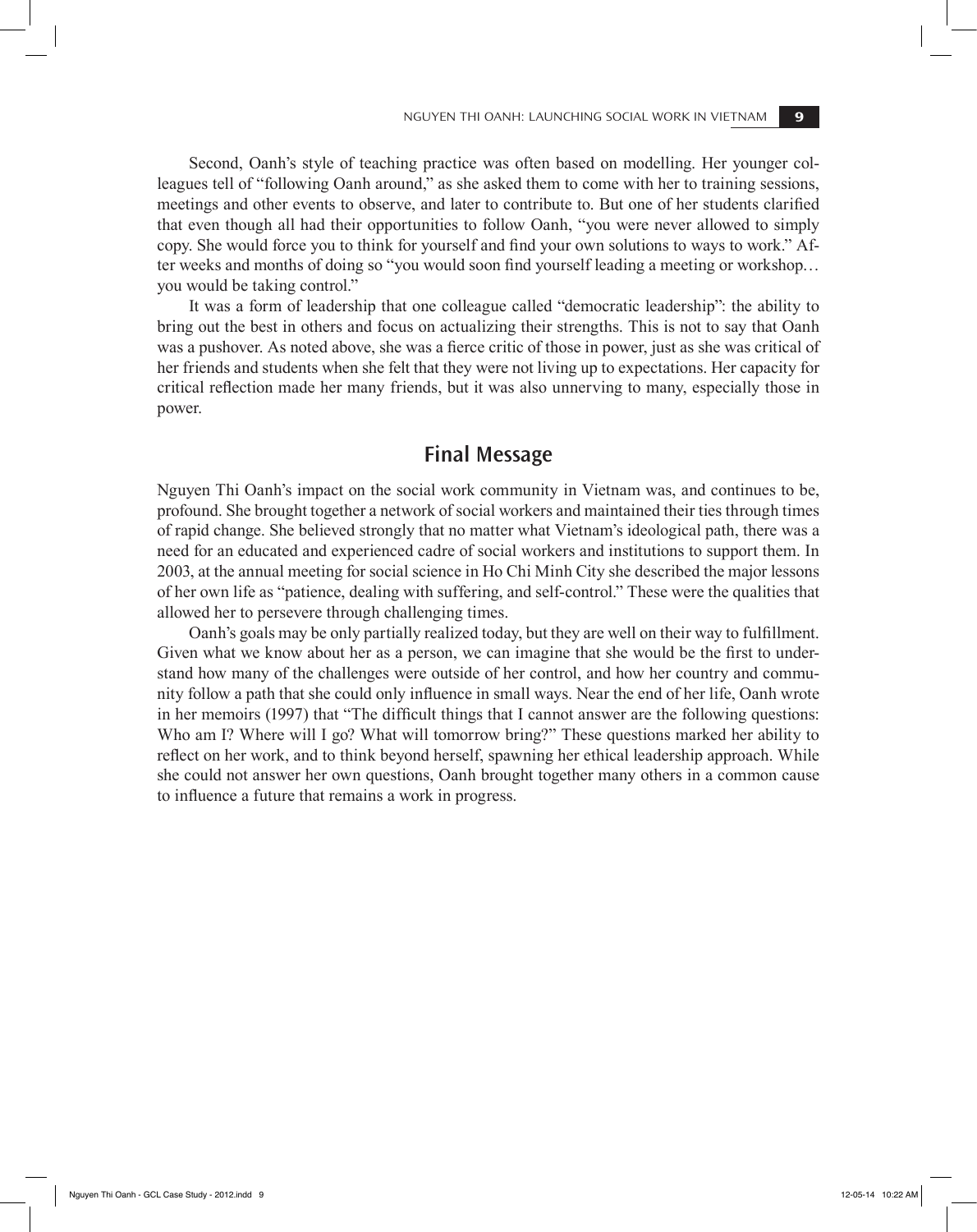#### **References**

- Crosby, B. C., & Bryson, J. M. (1992). *Leadership for the Common Good: Tackling Public Problems in a Shared-Power World* (2nd ed.). San Francisco, CA: Jossey-Bass.
- Delaney, J. (Ed.) (2001). *Urban Poverty in Vietnam: Workshop Report.* Centre for Human Settlements, University of British Colombia and Coordinating Centre for Poverty Reduction, and National Centre for Social Sciences and Humanities of Vietnam.
- Nguyen Thi Oanh. (1997). *My Unbelievable Journey: Memoirs of a Social Worker in Vietnam*. Unpublished manuscript.
- Rao, A., & Kelleher, D. (2000). Leadership for social transformation: Some ideas and questions on institutions and feminist leadership. *Gender & Development*, 8(3), 74. doi:10.1080/741923786
- World Bank. (2003). *Poverty: Vietnam Development Report 2004* (Joint Donor Report to the Vietnam Consultative Group Meeting, Hanoi, December 2003). Hanoi: The World Bank.